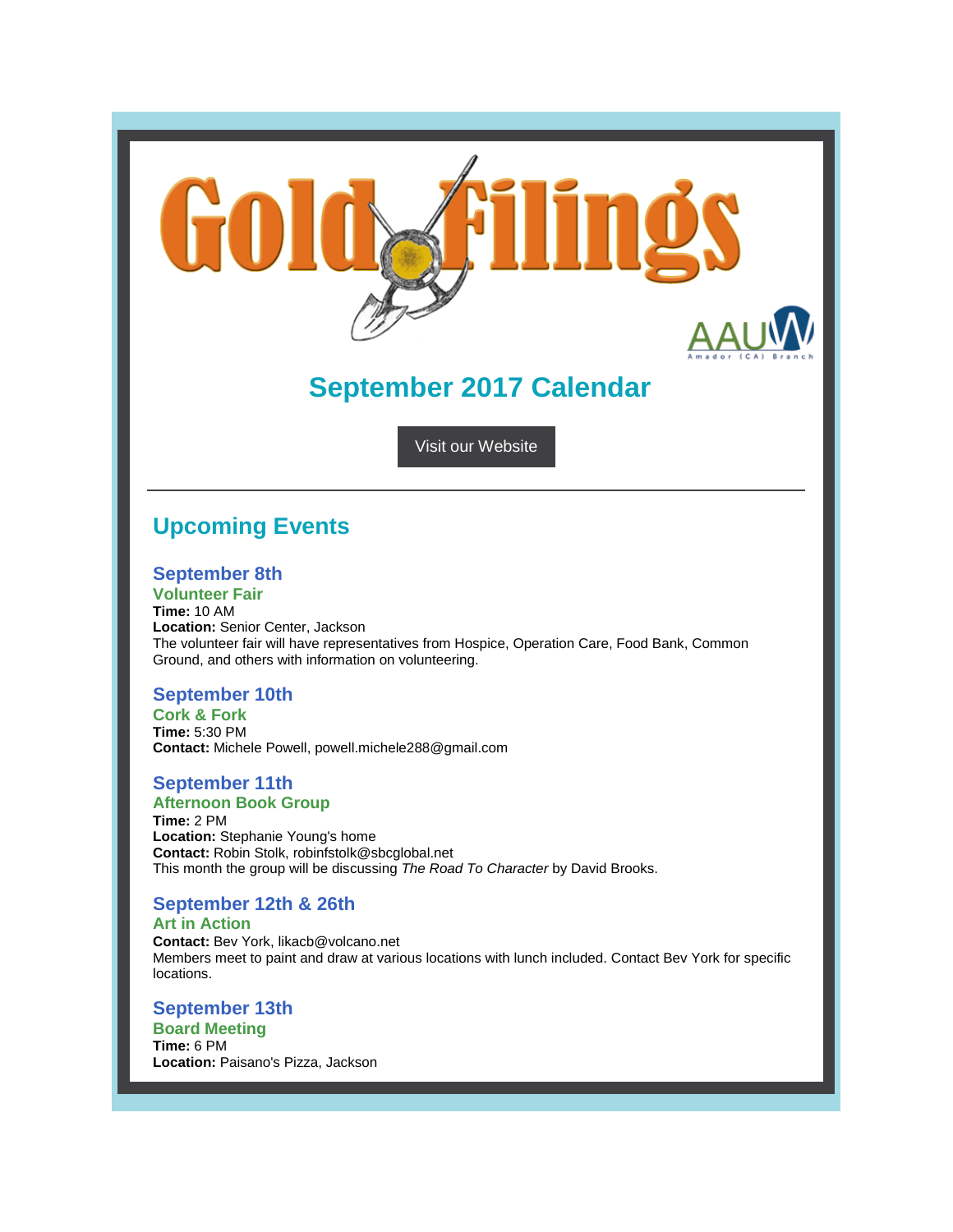All members welcome to attend. Due to scheduling conflicts we will be holding the board meeting on a Wednesday this month.

#### **September 14th**

## **Harvest Party**

### **Time:** 6 PM

**Location:** Sutter Creek Community Center

Don't miss our welcome back party. If you would like a ride please contact one of the following members: for rides throughout the county – Nancy Street, Sandee Bowman, Stephanie Young and Kelli Garcia (after the party); for Pine Grove & below – Brenda Walker and Kathy Guletz; for Ione area – Bonnie Krupp.

#### **September 16th**

#### **Supper Club**

**Location:** Chapman's Home **Contact:** Claire Wait, clairesc@sbcglobal.net The Supper Club will be enjoying a Vietnamese supper.

#### **September 17th**

**Cork & Fork Time:** 5:30 PM **Location:** Bowman's Home **Contact:** Michele Powell, powell.michele288@gmail.com

#### **September 18th**

#### **Working Girls' Book Group Time:** 6 PM

**Location:** Thai Siam, Martell **Contact:** Rebecca Wilson, rdiannaw75@icloud.com September's book is *House of Spirits* by Isabel Allende.

#### **September 20th**

**Garden Groupies Time:** 11:30 AM **Location:** The Highway House (formerly Thomi's) **Contact:** Judy Venckus, rvenckus@aol.com The group will be meeting for lunch and a planning session. Bring your ideas and suggestions for garden related activities.

#### **September 25th**

#### **Book Lovers & Page Turners**

**Time:** 2 PM **Location:** Sandee Bowman's Home **Contact:** Jackie Martinez, jackiemartinezm@aol.com The group will be discussing *The 19th Wife* by David Ebershoff.

#### **October 1st**

#### **2nd Annual Youth 5k Fun Run Time:** 9 AM **Location:** Start at Motivate Personal Fitness Academy Jerri Miller will be participating and promoting AAUW. All proceeds benefit Amador County Physical

Education Programs. <http://motivatepersonalfitness.com/2nd-annual-youth-5k-fun-run/>